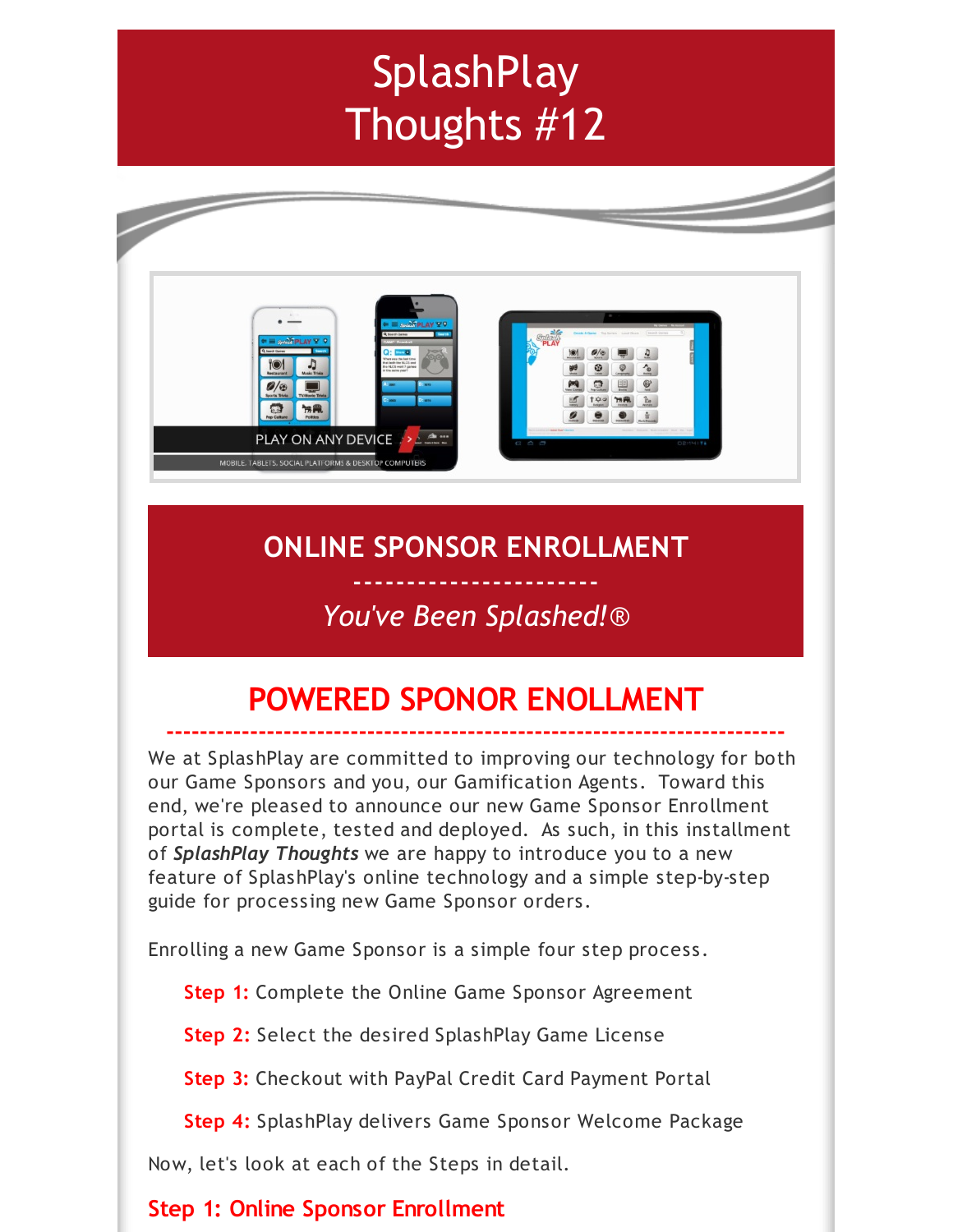The first step in enrolling a new Game Sponsor is to visit SplashPlay's Online Sponsor Enrollment form, at the following web address, where you will find the following web page.

| <b>Click for PDF Copy</b><br>SplashPlay, Inc.                                                                                                                                                                                                                                                             |                                                                                                                                                                   |                                                                                                      |              |
|-----------------------------------------------------------------------------------------------------------------------------------------------------------------------------------------------------------------------------------------------------------------------------------------------------------|-------------------------------------------------------------------------------------------------------------------------------------------------------------------|------------------------------------------------------------------------------------------------------|--------------|
| Online Game Sponsor Agreement                                                                                                                                                                                                                                                                             |                                                                                                                                                                   |                                                                                                      |              |
|                                                                                                                                                                                                                                                                                                           |                                                                                                                                                                   | <b>Online Game Sponsor Agreement</b>                                                                 |              |
|                                                                                                                                                                                                                                                                                                           |                                                                                                                                                                   |                                                                                                      |              |
| THIS AGREEMENT, dated the Effective Date set forth below, by and between<br>SolashPlay, Inc., a Nevada Corporation, with its principal place of business located at<br>31915 Rencho California Road, Suite 100-237, Temecula, CA 92591 ("SolashPlay" or<br>"Company") and game sponsor below ("Sponsor".) | By completing the following form and signing digitally, I agree to the<br>terms and conditions of Version 7.3.2D of SplashPlay's Game<br><b>Sponsor Agreement</b> |                                                                                                      |              |
| In consideration of the mutual covenants and Agreements contained herein, the receipt                                                                                                                                                                                                                     | Company/Organization Name                                                                                                                                         | Consolzation's Name                                                                                  |              |
| and sufficiency of which are hereby acknowledged, the parties hereto covenant and                                                                                                                                                                                                                         |                                                                                                                                                                   |                                                                                                      |              |
| agree as follows:                                                                                                                                                                                                                                                                                         | Name <sup>®</sup>                                                                                                                                                 | Firstname<br>Lastname                                                                                |              |
| 1. APPOINTMENT. Company hereby authorizes and appoints Sponsor as an official                                                                                                                                                                                                                             | Address'                                                                                                                                                          | <b>Street Address</b>                                                                                |              |
| SplashPlay Sponsor, on a non-exclusive basis to publish Sponsor's content ("Proprietary                                                                                                                                                                                                                   |                                                                                                                                                                   |                                                                                                      | 2            |
| Content") within the Company's SplashPlay.com website ("SplashPlay" or collectively                                                                                                                                                                                                                       |                                                                                                                                                                   | <b>Address Line 2</b>                                                                                |              |
| "Services"). Sponsor acknowledges that this Agreement does not confer any rights upon                                                                                                                                                                                                                     |                                                                                                                                                                   | State/Province/Recion<br>Ch                                                                          |              |
| Sponsor, exclusive or otherwise to the Company's proprietary technology. Sponsor will<br>comply with the laws and requlations of any jurisdiction to which Sponsor may be                                                                                                                                 |                                                                                                                                                                   |                                                                                                      |              |
| subject. The term of this agreement will be for one (1) year and automatically renew for                                                                                                                                                                                                                  |                                                                                                                                                                   | <b>Postal/Zip Code</b>                                                                               |              |
| additional one (1) year periods until terminated by either party per Section 8, herein.                                                                                                                                                                                                                   |                                                                                                                                                                   |                                                                                                      |              |
| 2. Geme Platform Fee, Sconsor shall execute a SolashPlay Game Platform Insertion                                                                                                                                                                                                                          | Phone <sup>*</sup>                                                                                                                                                | Phone number                                                                                         |              |
| Order ("Insertion Order") for each unique game platform identified by a SplashPlay                                                                                                                                                                                                                        | Email                                                                                                                                                             | Your email                                                                                           |              |
| unique Game ID ("Game ID"). Under the terms of the Insertion Order, the Sponsor may                                                                                                                                                                                                                       |                                                                                                                                                                   |                                                                                                      |              |
| select from three payment plan options: (a) Lifetime \$1,499. (b) Annual: \$699 or (c)<br>Monthly: \$70. In the event Sponsor elects the Monthly Plan, Sponsor shall pay first and                                                                                                                        | Website                                                                                                                                                           | Website                                                                                              |              |
| last installment payments in advance totaling one hundred forty dollars (\$140).                                                                                                                                                                                                                          |                                                                                                                                                                   |                                                                                                      |              |
|                                                                                                                                                                                                                                                                                                           | Software License Agreement*                                                                                                                                       | Monthly (\$70/month -- First & Last Billed on c ~                                                    | 3            |
| S. RELATIONSHIP. It is expressly understood and agreed that the relationship with<br>Sponsor is that of an independent contractor, and nothing herein contained is intende                                                                                                                                |                                                                                                                                                                   |                                                                                                      |              |
| 4<br>will be construed to constitute Company and Sponsor as partners, nor to establish                                                                                                                                                                                                                    | <b>Custom Service Description</b>                                                                                                                                 | <b>S3</b><br><b>Enter Custom Service</b>                                                             |              |
| between Company and Sponsor the relationship of employer and employee. Company                                                                                                                                                                                                                            | <b>Custom Service Amount</b>                                                                                                                                      |                                                                                                      |              |
| will exercise no direction or control over the time or activities of the Sponsor or its<br>employees or associates.                                                                                                                                                                                       |                                                                                                                                                                   | Enter Fee for Custom Service                                                                         | 5            |
|                                                                                                                                                                                                                                                                                                           | <b>Gamification Agent Name</b>                                                                                                                                    | Enter your SolashPlay Game Agent's Name                                                              |              |
| <b>4. REVENUE SHARE WITH SPONSOR.</b>                                                                                                                                                                                                                                                                     |                                                                                                                                                                   |                                                                                                      | 6            |
| (a) Sponsor Created Game Revenue Share Rate: Sponsor will be paid an                                                                                                                                                                                                                                      | <b>Gamification Agent ID Number</b>                                                                                                                               | Enter your SolashPlay Agent/s ID Number                                                              |              |
| amount equivalent to twenty percent (20%) of the actual net digital banner                                                                                                                                                                                                                                |                                                                                                                                                                   |                                                                                                      |              |
| advertising revenue, exclusive of selling costs, received by Company ("Revenue"                                                                                                                                                                                                                           | <b>Document ID Number</b>                                                                                                                                         | <b>Entre Your Document ID</b>                                                                        |              |
| Share") resulting from game play ("Game Play") associate with Sponsors<br>SplashPlay assigned Game ID ("Game ID") during the term of this Agreement.                                                                                                                                                      | Digital Signature <sup>*</sup>                                                                                                                                    |                                                                                                      | 7            |
| Revenue Share displayed in the Sponsor's Account Page is an only an estimate.                                                                                                                                                                                                                             |                                                                                                                                                                   | Type in Full Legal Name                                                                              |              |
| Revenue Share shall be calculated by SplashPlay based on actual advertising                                                                                                                                                                                                                               | <b>Agreement Date</b>                                                                                                                                             | MM-DO-YWY                                                                                            | $\mathbf{R}$ |
| revenue derived from banner advertising twenty percent of which shall go into a<br>Revenue Share Pool ("Revenue Pool"). In turn, each Sponsor's share of the                                                                                                                                              |                                                                                                                                                                   |                                                                                                      |              |
| Revenue Pool shall be calculated by SplashPlay as a percentage of the Sponsor's                                                                                                                                                                                                                           | 9                                                                                                                                                                 | ACCEPTANCE * THES. I agree with the Terms and Conditions. I<br>$\bigcap$                             |              |
| game play activity. For example: If there is a total of one million (1,000,000) game                                                                                                                                                                                                                      |                                                                                                                                                                   | hereby authorize this electronic signature and<br>Document ID Number to serve as my Legal Signature. |              |
| events and a Sponsor is responsible for fifty thousand (50,000), that Sponsor shall                                                                                                                                                                                                                       |                                                                                                                                                                   |                                                                                                      |              |
| be paid five (5%) of the Revenue Pool per the following formula: (Sponsor Game<br>Events/Total Game Events) x Revenue Pool                                                                                                                                                                                |                                                                                                                                                                   | 10<br><b>I AGREE</b>                                                                                 |              |

This webpage is divided into two areas: The left side displays SplashPlay's full Game Sponsor Agreement. On the right, the shaded area is the Sponsor information form. The Yellow Numbered Post-it notes were added to aid in this discussion about this online form.

#### **Item 1: PDF Button**

For the Game Sponsor's convenience, a printable copy of SplashPlay's Game Sponsor Agreement can be downloaded by simply clicking the "*Click for PDF Copy*" button.

#### **Item 2: Sponsor Demographics**

Each Game Sponsor must provide relevant demographic information including organization's name, address, phone, email and website address.

#### **Item 3: Software License Agreement**

All the information collected from this form will be stored in SplashPlay's Game Sponsor database and incorporated into the Game Sponsor agreement. As such, it is necessary to select the SplashPlay Game Software license product from the dropdown list.

#### **Item 4: Custom Service Options**

In addition to the software licenses in Item 3, SplashPlay provides a variety of custom services such as game creation. If such services are being included, the Gamification Agent will specify the services in the "Custom Service Description" field and enter the amount for the services in Item 5, below.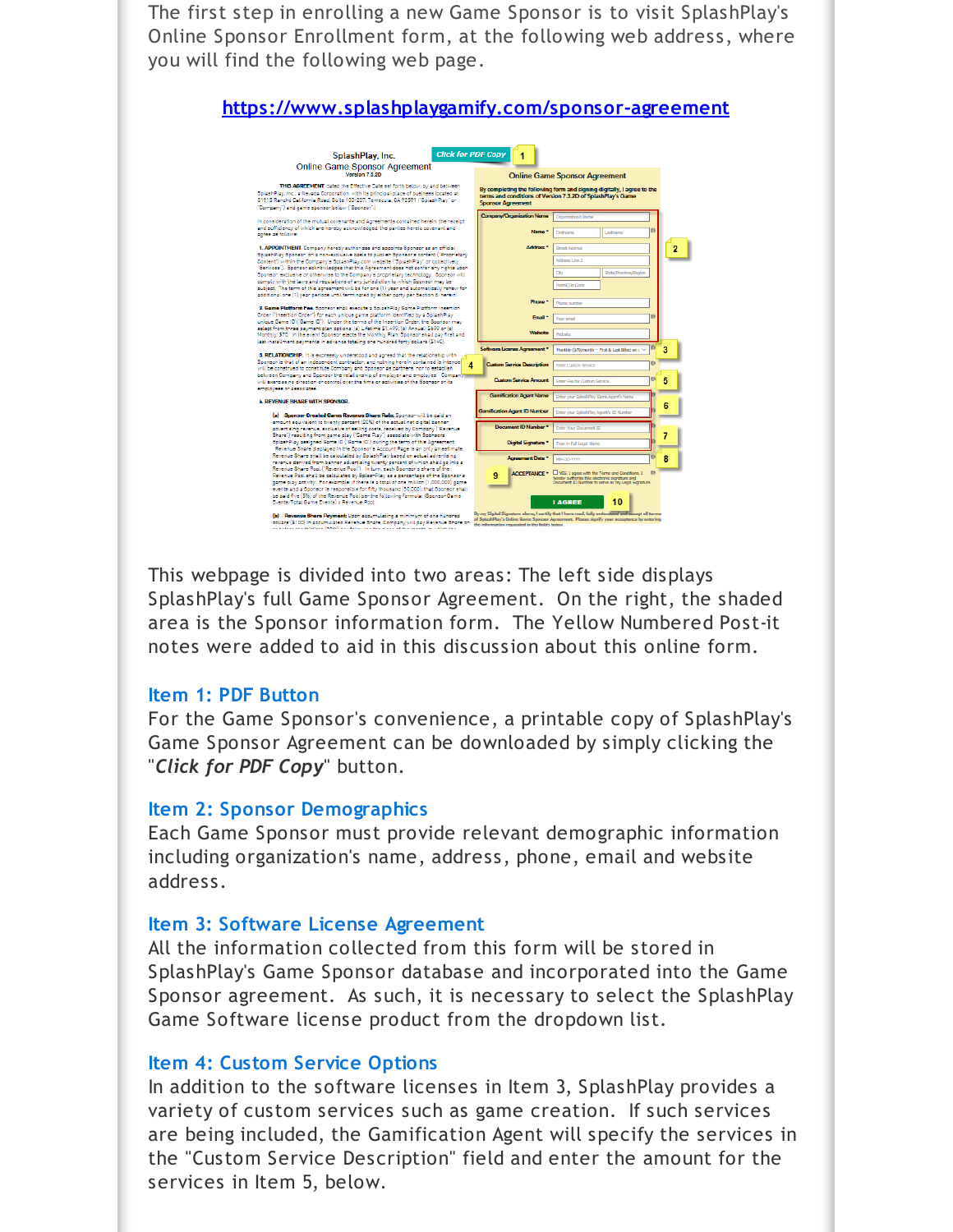#### **Item 5: Custom Service Total**

The fee for the Custom Services is entered in this field.

#### **Item 6: Agent Identification**

Assuming, as the Gamification Agent you wish to be paid for the Game Sponsor remember to enter your Name and SplashPlay Agent ID.

#### **Item 7: Digital Signing**

As an online agreement, in lieu of a physical signature, SplashPlay employs digital signing conventions. First, the Game Sponsor creates a unique eight (8) digit "*Document ID Number*" with the first four (4) digits being the last four (4) numbers of the Game Sponsor's Phone Number followed by four (4) digits of the Game Sponsor's choosing. To complete the digital signing process, the Game Sponsor types in the full legal name of the individual executing the agreement.

#### **Item 8: Agreement Date**

Suffice it to say, the Agreement Date is the date the Game Sponsor is completing this agreement.

#### **Item 9: Online Document Terms and Conditions Acceptance**

To confirm the Game Sponsor's agreement with SplashPlay's Game Sponsor Agreement this box must be checked.

#### **Item 10: I Agree**

Finally, the Game Sponsor simply clicks the "*I Agree*" button afterwich they will be transferred to Step 2.



### **Step 2: Select SplashPlay Game License and/or Services**

At this point, the Game Sponsor selects from one of the available SplashPlay software license agreements.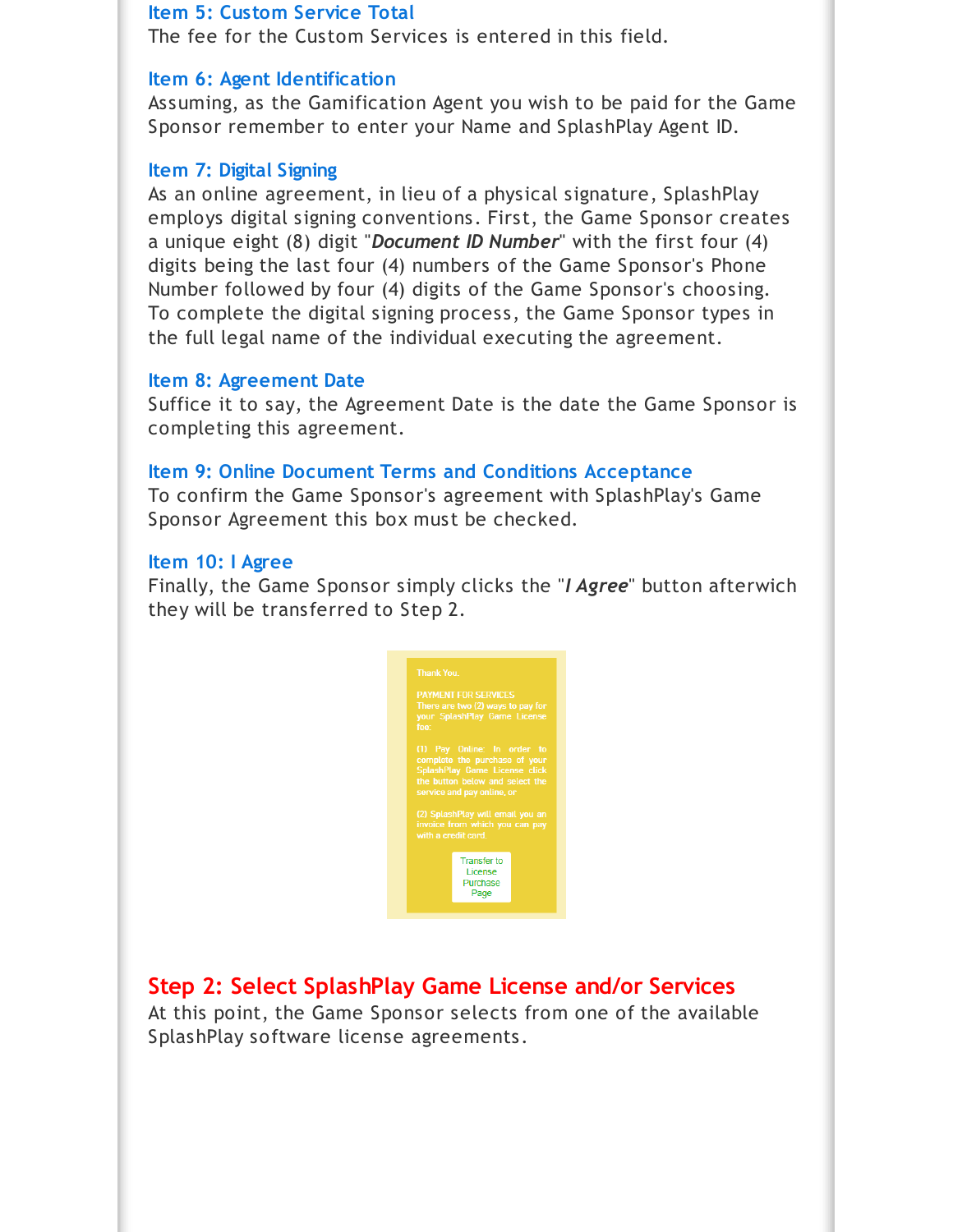

## **Step 3: Checkout with PayPal Credit Card Payment Portal**

After selecting a SplashPlay Game License, the user is transferred to the all too familiar e-commerce interface, shown below, where the "*Type of Business*" (e.g. business, charity, etc.) of the organization is selected from the dropdown box indicated by Post-it note #1 and the Gamification Agent ID is entered in the field indicated by Post-it note #2. Once these two steps are complete, simply click the "*ADD TO CART*" button.



Now, since buying online is a common every-day activity, the Game Sponsor will be taken to SplashPlay's Shopping Cart where they confirm their purchase and begin the checkout process by clicking the PayPal button. As our credit card processor, PayPal empowers the Game Sponsor to pay with credit cards, debit cards and even their PayPal account.



### **Step 4: SplashPlay delivers Game Sponsor Welcome Package**

Upon receipt of the Game Sponsor's order, SplashPlay provisions their game environment within our game servers, assigns unique Game ID, User ID, and Password. All of which will then be delivered to the Game Sponsor in the SplashPlay Personalized Game Sponsor Welcome Package, shown below. In addition to providing the Game Sponsor's